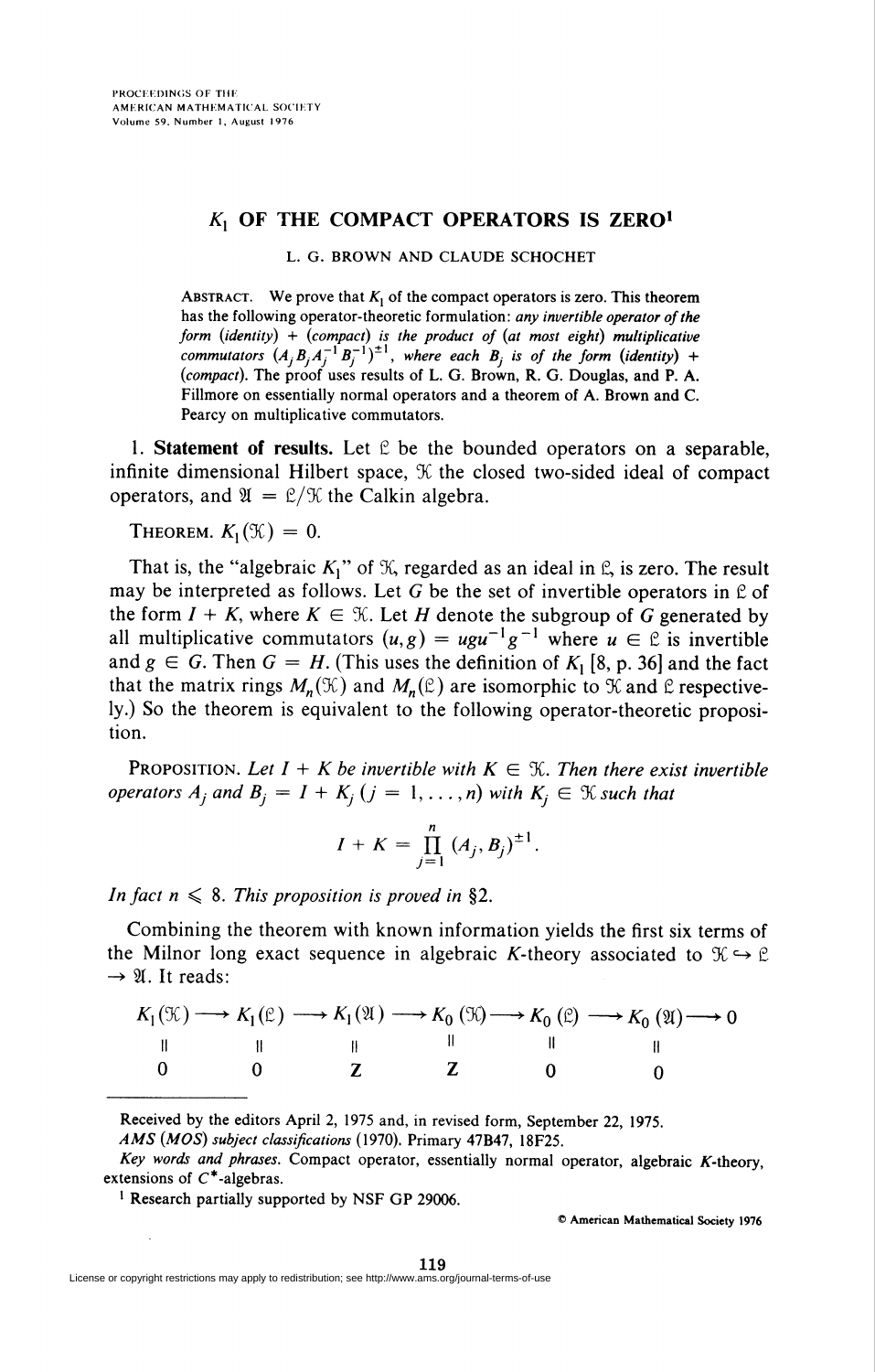2. Proof of the proposition. Let  $I + K$  be invertible with  $K \in \mathcal{K}$ . Write  $I + K = UP$  in polar decomposition. Then each of the operators U and P is of the form  $I + N$  where N is compact normal. We may assume that N has an infinite dimensional null-space  $\mathcal{K}_0$ . So it suffices to show that any invertible operator of the form  $I + N$  with N compact normal with infinite dimensional null-space  $\mathcal{K}_0$  is a product of (two) multiplicative commutators of the correct sort.

A. Brown and C. Pearcy show [1, Theorem 3] that  $I + N = (G_1, G_2)$  where  $G_1$  and  $G_2$  are invertible and  $G_1$  is a bilateral shift. An examination of their proof shows that  $G_2$  is also normal. Then the  $G_i$  live on  $\mathcal{K}_0^{\perp}$ . Let  $H_1$  and  $H_2$ be commuting normals living on  $\mathcal{K}_0$  such that  $\sigma(G_i) \subset \sigma_e(H_i) =$  an annulus (where  $\sigma_e$  denotes essential spectrum), and  $\sigma_e(H_1) \times \sigma_e(H_2) = \text{joint } \sigma_e(H_1, H_2)$  $\equiv X$ . Then  $I + N = (G_1 \oplus H_1, G_2 \oplus H_2)$ . The operators  $G_1 \oplus H_1$  and  $G_2$  $\oplus H_2$  thus essentially commute.

Let  $\tau \in$  Ext  $(X)$  be the extension

$$
0 \to \mathfrak{X} \to C^*\{I, \mathfrak{X}, G_1 \oplus H_1, G_2 \oplus H_2\} \to C(X) \to 0,
$$

where  $C^*$ {T<sub>j</sub>} denotes the  $C^*$ -algebra generated by {T<sub>j</sub>} [4], [5]. We claim that  $\tau = 0$ ; the extension splits. The proof is as follows. The space X is homotopy equivalent to a torus, hence Ext  $(X) \cong Z \oplus Z$  via the index map [5]. A direct check shows that the index of  $\pi(G_j \oplus H_j)$  is zero for  $j = 1, 2$ , hence  $\tau = 0$ . (A more economical choice of  $H_1$  using the fact that  $G_1$  is unitary would yield  $X \subset R^3$  and allow avoidance of a homotopy argument.)

By the basic Brown-Douglas-Fillmore theorem [5], there exist commuting normals  $N_1$ ,  $N_2$  and compact operators  $C_i$  such that

$$
G_i \oplus H_j = N_i(I + C_j), \quad j = 1, 2.
$$

Then

$$
I + N = (G_1 \oplus H_1, G_2 \oplus H_2) = (N_1(I + C_1), N_2(I + C_2))
$$
  
=  $(B_1, A_1)(A_2, B_2) = (A_1, B_1)^{-1}(A_2, B_2)$ 

by direct computation, where

$$
A_1 = N_1 N_2 (I + C_2) N_1^{-1}, \qquad A_2 = N_1,
$$
  
\n
$$
B_1 = N_1 (I + C_1) N_1^{-1} = I + N_1 C_1 N_1^{-1} \in I + \mathcal{K},
$$
  
\n
$$
B_2 = N_2 (I + C_2) N_2^{-1} = I + N_2 C_2 N_2^{-1} \in I + \mathcal{K}.
$$

This completes the proof.

## 3. Remarks.

REMARK 1. Our interest in  $K_1(\mathfrak{X})$  arose from the following considerations (inspired by Helton and Howe [6]; see also [2], [3]). Let  $\mathcal C$  be a \*-subalgebra of  $\mathcal E$  containing the trace class  $\mathcal T$  and suppose that  $\mathcal C/\mathcal T$  is commutative. Let  $\mathfrak{K}_0 = \mathfrak{K} \cap \mathfrak{C}$ . An invertible operator T in  $I + \mathfrak{K}_0$  represents zero in  $K_1(\mathfrak{K}_0)$  if  $T$  can be represented as a product of commutators  $(A_j, B_j)^{\perp}$  as in the License or copyright restrictions may apply to redistribution; see http://www.ams.org/journal-terms-of-use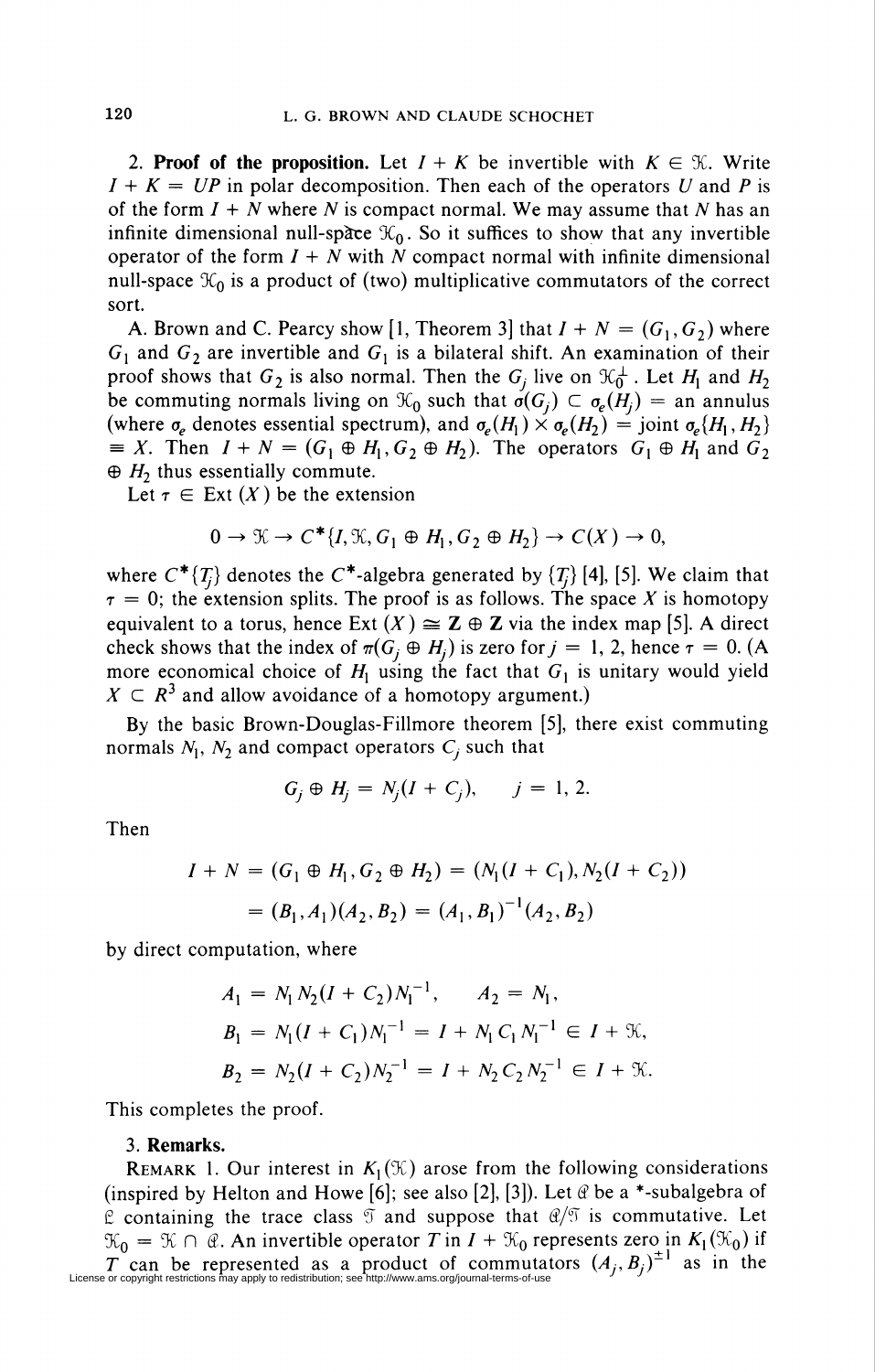proposition, but with  $A_i$ ,  $B_i \in \mathcal{C}$ . If this is so, then det  $T = 1$ . The same holds true if  $\mathcal C$  is replaced by  $M_n(\mathcal C)$  provided T is also in the determinant class  $I + \mathcal T$ .

Which hypotheses on  $\mathcal C$  are really necessary for these conclusions to hold? Our proof shows that if K is compact normal then  $I + K$  is a product of commutators  $(A_j, B_j)^{\pm 1}$  where the  $A_j$  and  $B_j$  lie in a \*-algebra which is commutative mod  $\mathcal{K}$ . Thus the assumption that  $\mathcal{C}$  be commutative mod  $\mathcal{T}$  is necessary. A more interesting and difficult question is whether the hypothesis that  $\theta$  be closed under  $*$  can be eliminated. The special case where T is a single commutator is equivalent to the corresponding question for traces of additive commutators. In the case  $T \in \mathcal{C}$ , rather than  $T \in M_n(\mathcal{C})$ , this special case is equivalent to the general case.

REMARK 2. The inequality  $n \leq 8$  of the proposition can be improved to  $n \leq 6$  by means of a trick used by Radjavi:

$$
\begin{pmatrix} S & 0 \\ 0 & T \end{pmatrix} = \begin{pmatrix} S & 0 \\ 0 & S^{-1} \end{pmatrix} \cdot \begin{pmatrix} 1 & 0 \\ 0 & ST \end{pmatrix}.
$$

Also

$$
\begin{pmatrix} S & 0 \\ 0 & S^{-1} \end{pmatrix} = (A, B), \text{ where } A = \begin{pmatrix} 0 & 1 \\ 1 & 0 \end{pmatrix} \text{ and } B = \begin{pmatrix} S^{-1} & 0 \\ 0 & 1 \end{pmatrix}.
$$

Remark 3. A more constructive proof of the proposition (which yields  $n \leq 8$ ) can be given by using an idea from [9]. At the cost of increasing *n* to 24, one can also require that both  $A_j$  and  $B_j$  be in  $I + \mathcal{K}$ .

REMARK 4. The fact that  $K_0(\mathfrak{X}) = \mathbb{Z}$  has a number of generalizations. If b is any proper two sided ideal of  $\mathcal{L}$ , then  $K_0(\mathfrak{b}) = \mathbb{Z}$ . Similarly,  $K_0(\mathfrak{c}) = \mathbb{Z}$  for a large class of dense \*-subalgebras of  $\mathcal{K}-i$  particular for  $c = \mathcal{C} \cap \mathcal{K}$  where  $\mathcal{C}/\mathcal{T}$  is commutative as before and  $\mathcal C$  is maximal in a certain sense. The situation for  $K_1$  is quite different. Our result that  $K_1(\mathfrak{X}) = 0$  contrasts with the fact that  $K_1(\mathcal{I}) \neq 0$  (by a determinant argument [2]). However, the method alluded to in Remark 3 do apply to the Schatten classes  $C_p$  for some p. The fact that  $K_1(b)$  depends upon the ring in which b is an ideal complicates such considerations.

## **REFERENCES**

1. A. Brown and C. Pearcy, Multiplicative commutators of operators, Canad. J. Math. 18 (1966), 737-749. MR 34 #608.

2. L. G. Brown, The determinant invariant for operators with trace class self-commutators, Proc. Conf. on Operator Theory, Lecture Notes in Math., vol. 345, Springer-Verlag, New York, 1973.

3. -- , Operator algebras and algebraic K-theory, Bull. Amer. Math. Soc. 81 (1975), 1119-1121.

4. L. G. Brown, R. G. Douglas and P. A. Fillmore, Unitary equivalence modulo the compact operators and extensions of  $C^*$ -algebras, Proc. Conf. on Operator Theory, Lecture Notes in Math., vol. 345, Springer-Verlag, New York, 1973.

5.  $-\cdots$ , Extensions of C<sup>\*</sup>-algebras, operators with compact self-commutators, and K-homology, Bull. Amer. Math. Soc. 79 (1973), 973-978.

6. J. W. Helton and R. E. Howe, Integral operators: commutators, traces, index and homology, Proc. Conf. on Operator Theory, Lecture Notes in Math., vol. 345, Springer-Verlag, New York, 1973.